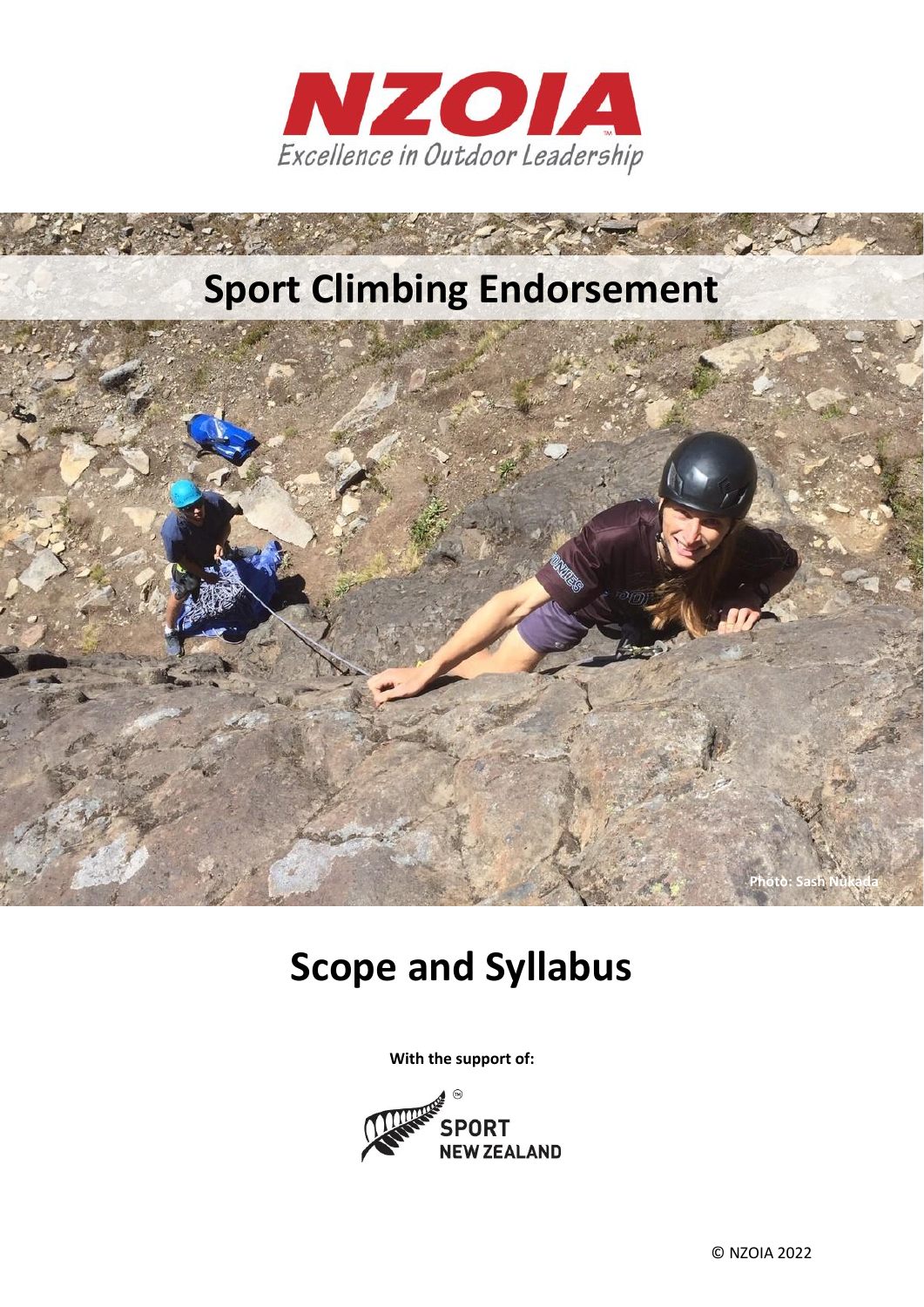# **NZOIA™ Rock 1 Sport Climbing Endorsement Scope**

### **Sport Climbing Endorsement Profile**

The NZOIA Sport Climbing Endorsement holder can:

- Plan and prepare lead climbing sessions using fixed protection
- Lead and manage groups during lead climbing sessions using fixed protection
- Apply effective safety management
- Instruct the sport climbing skills required for positive, educational and safe experiences
- Prepare and plan teaching sessions

### **Scope**

The holder of this qualification can organise and instruct/guide lead climbing at single pitch indoor/artificial and outdoor sport climbing venues using fixed protection.

### **Prerequisites**

Be a current Full Member of NZOIA

Be 20 years old or over

Hold a current First Aid Certificate (minimum of 12 hours or 2 day course including some direct contact with course tutors)

Hold a current NZOIA Rock 1 qualification

Have the following experience as evidence in a logbook:

**Total experience** – at least 30 days lead climbing experience (a climbing day is considered to be at least 4 hours climbing and no less than 4 pitches climbed) at indoor/artificial and outdoor sport climbing venues including at least 2 different outdoor sport climbing venues and 2 different indoor/artificial sport climbing venues

**Personal experience** – at least 20 days personal climbing including, leading a minimum of grade 16 sports route at a variety of crags and venues

**Instructional experience** – at least 5 days instructing lead climbing

The prerequisite experience requirements are minimums, extra days are recommended so that a broad range of experience is gained. Experience will include co-instructing or working as an assistant instructor.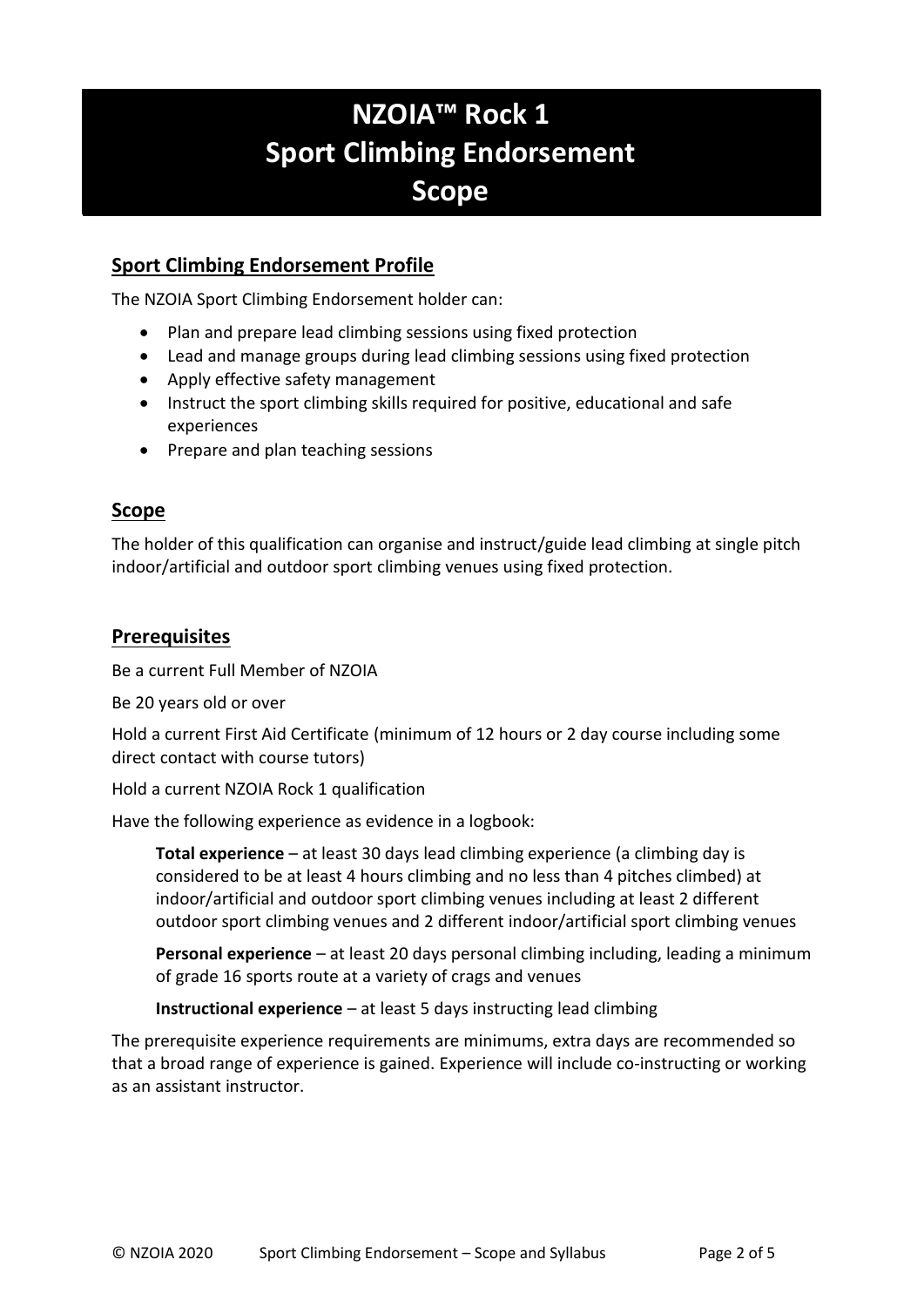### **Registration and Revalidation**

Registration and revalidation with NZOIA provide proof of currency for NZOIA qualification holders.

### **Progressing to NZOIA Rock 2**

As the NZOIA Sport Climbing Endorsement holder gains more experience, they can progress to gaining the NZOIA Rock 2 qualification. The steps they can follow include:

- Gaining the experience outlined in the NZOIA Rock 2 prerequisites
- Attending an NZOIA Rock 2 training course
- Working with an NZOIA Rock 2 qualification holder

## **Syllabus**

### **Assessment Notes**

The syllabus outlines what the content of the assessment will include and gives an idea of what assessment tasks the candidate will be asked to complete. All judgements on how the candidate meets the syllabus must be based on current good practice and industry standards.

Assessors use two types of direct evidence to judge a candidate's competency:

- Observation of practical tasks
- Questioning and discussion

**Endorsement:** As this is an endorsement to NZOIA Rock 1 it is expected that candidates can demonstrate competence in all the criteria within the NZOIA Rock 1 syllabus. If competence is not demonstrated during the assessment, then the result of the endorsement will reflect this. The Assessor will bring this to the attention of the NZOIA Technical Sub Committee who may issue a training pathway or require attendance at a refresher workshop for the Rock 1 to remain current.

### **Technical Competence**

**1. Describe sport climbing history and ethics** 

The candidate will be able to describe and discuss:

- **1.1** The development of sport climbing and current trends
- **2. Demonstrate the care and correct use of sport climbing equipment and clothing**

The candidate will: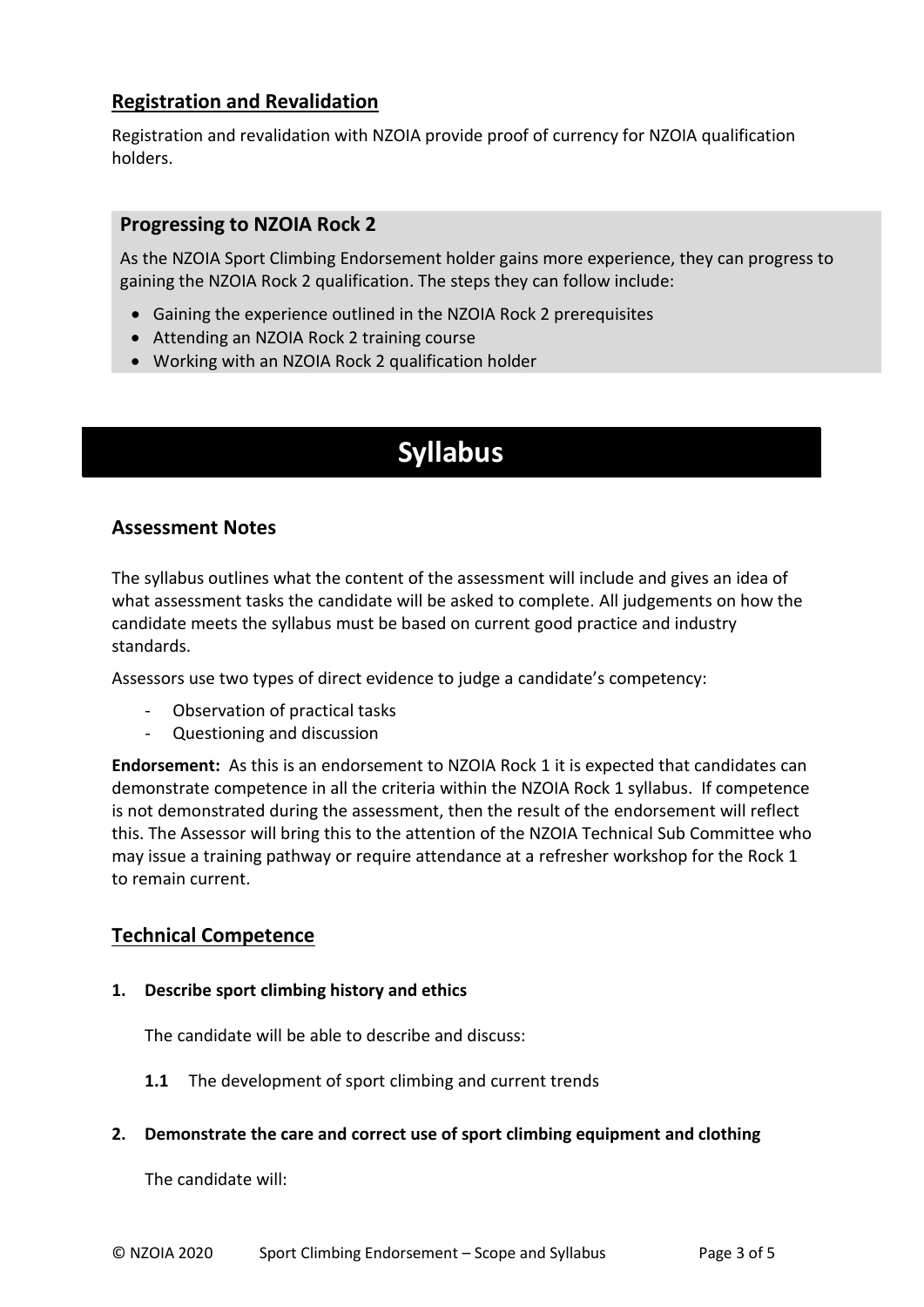- **2.1** Use lead climbing equipment that is in good condition, well maintained and is used in accordance with the manufacturer's recommendations and current good practice
- **2.2** Describe the advantages and disadvantages of current equipment used for sport climbing and reasons for choice e.g. dynamic rope, karabiner types, belay devices, quickdraws, personal safety
- **2.3** Describe the types of fixed protection commonly used at sport climbing venues in New Zealand
- **2.4** Carry and use the appropriate clothing for the environmental conditions

### **3. Demonstrate safe and efficient lead climbing techniques**

The candidate will lead a grade 16 route without falling or hanging and demonstrate:

- **3.1** Leading the climb and leaving it set up for top roping
- **3.2** Clearing a sport route after top rope use
- **3.3** The climbing moves and techniques required for a participant to complete a grade 16 sport route

### **4. Demonstrate safe and efficient lead belaying technique**

The candidate will demonstrate:

- **4.1** Systematic checking before the climber leaves the ground
- **4.2** Clear communication with a lead climber including anticipating the climber's movement and paying out and taking in the rope as required
- **4.3** Lowering the climber safely, smoothly and efficiently

### **Group Management and Leadership**

### **5. Plan and prepare a lead climbing experience**

The candidate will prepare a written risk management or activity management plan which:

**5.1** Identifies any risks of the activity and the risk management strategies to minimise or avoid the impact of these identified risks

### **6. Lead and manage a group during a lead climbing session**

The candidate will be responsible for a group during a lead climbing session using fixed protection and demonstrate:

- **6.1** Effective group briefing including setting boundaries/safe areas and ground rules
- **6.2** Coaching, encouraging, motivating clients to ensure they are interested engaged and have a positive experience
- **6.3** Supervising and coaching lead climbers and belayers